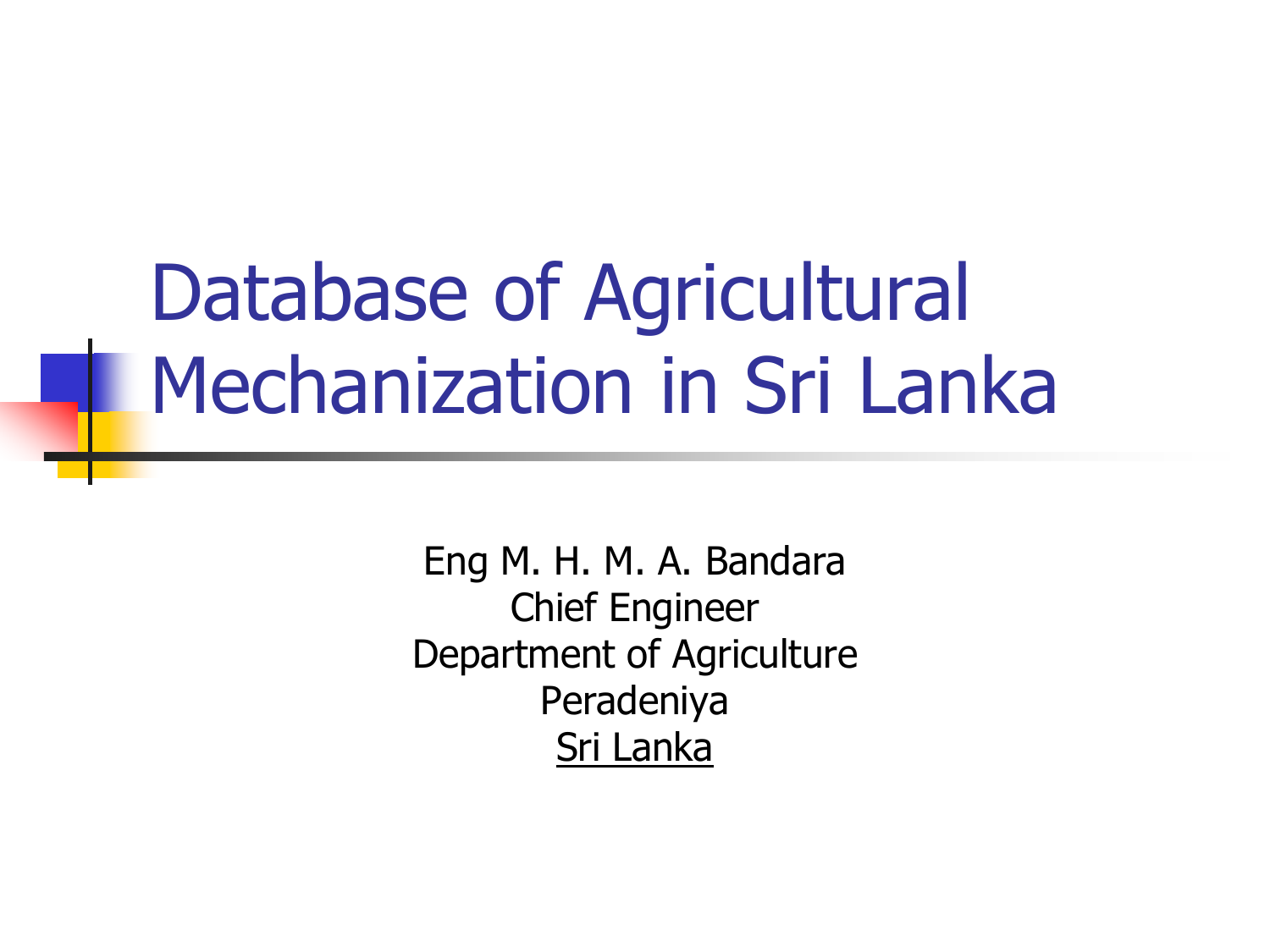Overview of Statistics System for Agricultural Mechanization

**Responsible agencies** 

General statistics – Department of Censes & Statistics Agricultural Statistics – Department of Agriculture (SEPC) Mechanization statistics - Farm Mech. Research Centre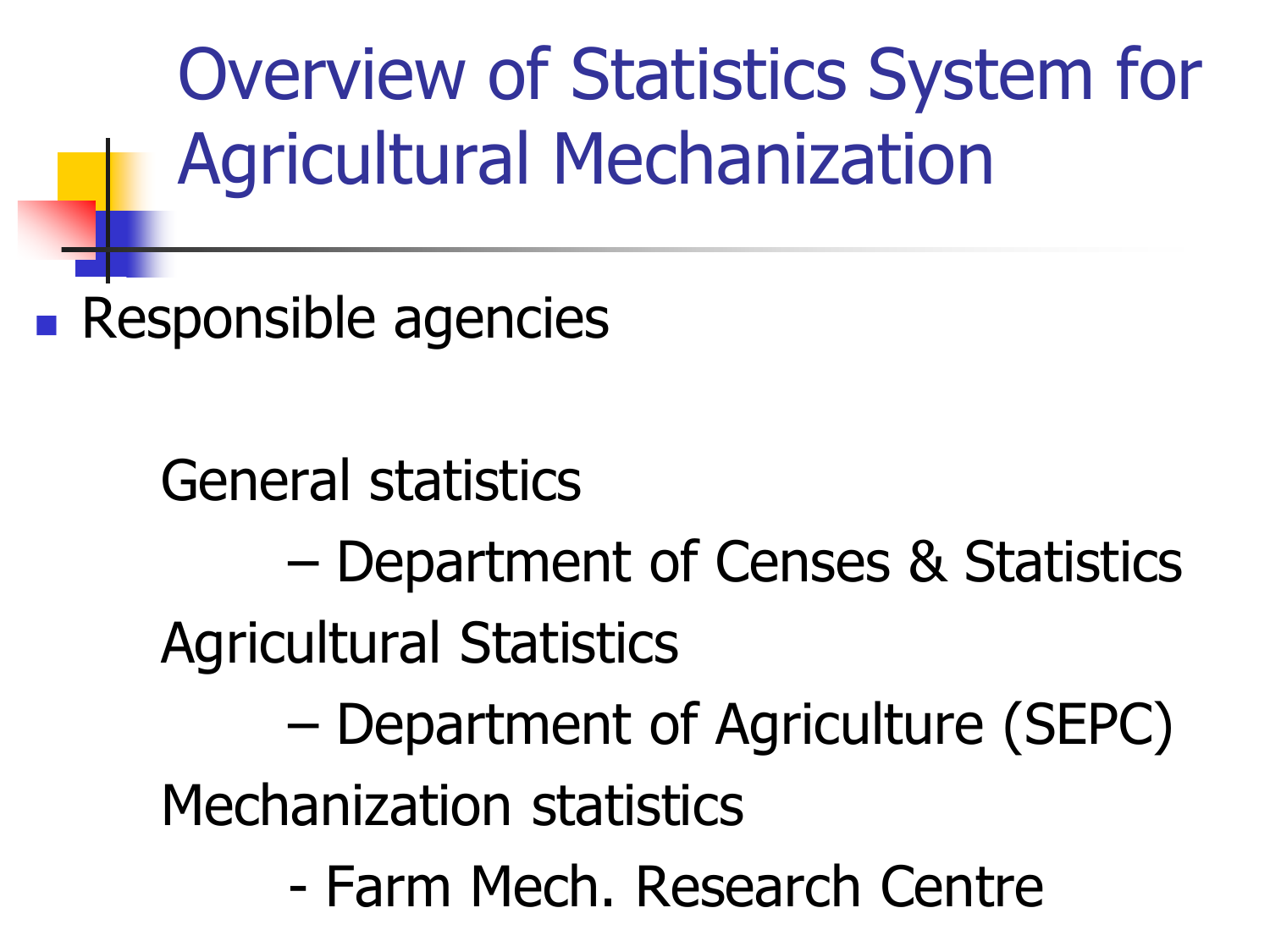#### Overview……….

- Channels, ways and frequency to collect, report and disseminate the agricultural mechanization statistics
	- Import data from the customs (entry points- only import data)
	- Through grass root level extension officers (Machinery being used in the field)
	- Island wide surveys

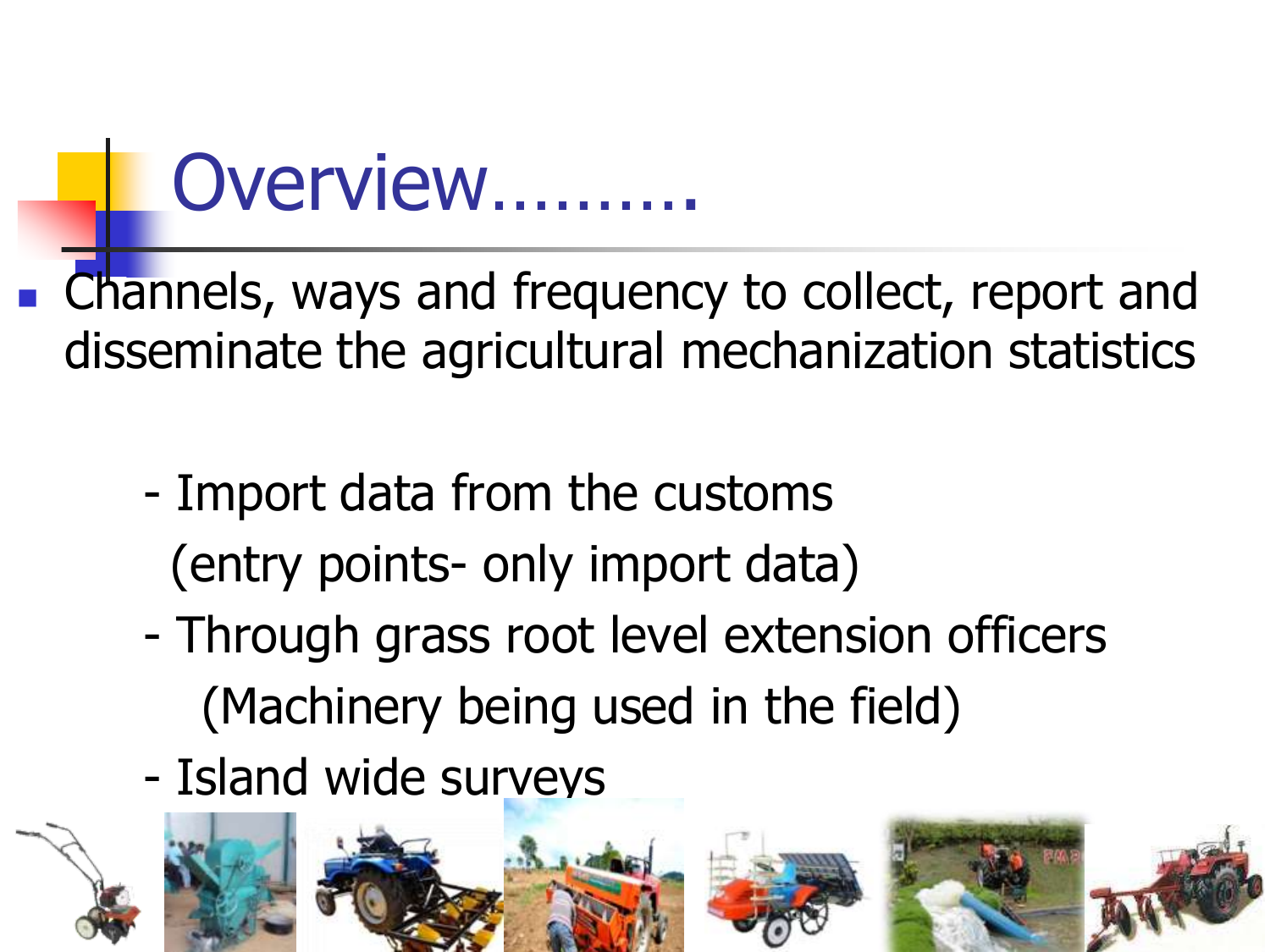

- **Quantity and quality of agricultural** mechanization statistics
- Data provided by the field officers are of Dept of Census & Statistics are not reliable
- Unacceptable deviations can be observed with the data from the Dept. of Censes & Statistics and Department of Agriculture (SEPC)
- Import data does not show the actual number in operation
- Least attention is given for mechanization data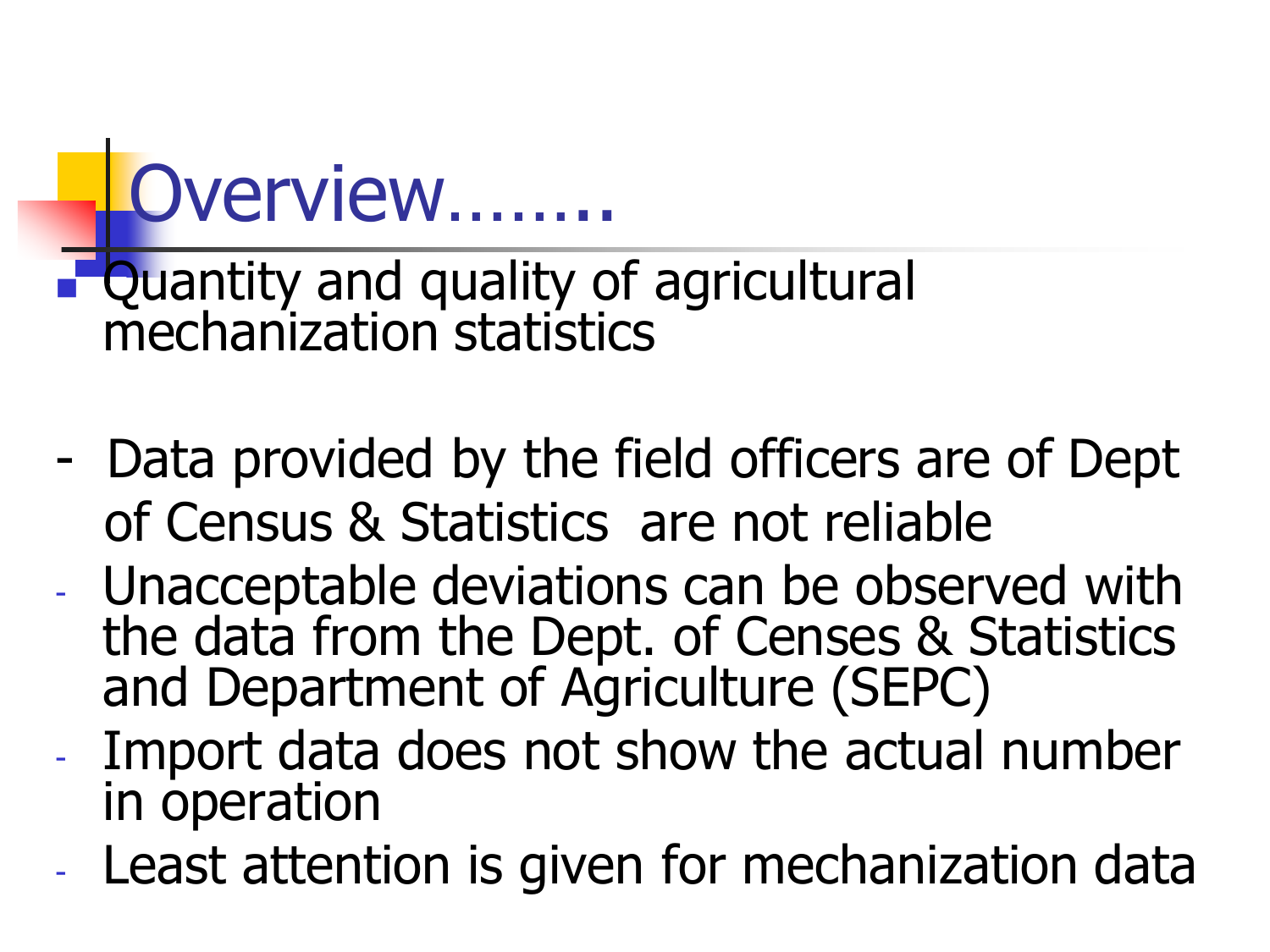## Gaps and Needs

- **Example 1** Challenges and Constraints for the Statistics Collection and Management
- Withdrawal of field level officers from DOA
- New field level officers are not DOA officers
- Lack of interest
- Data collection is not a mandate of field officers
- Dept. of Censes & Statistics not identified as a priority area.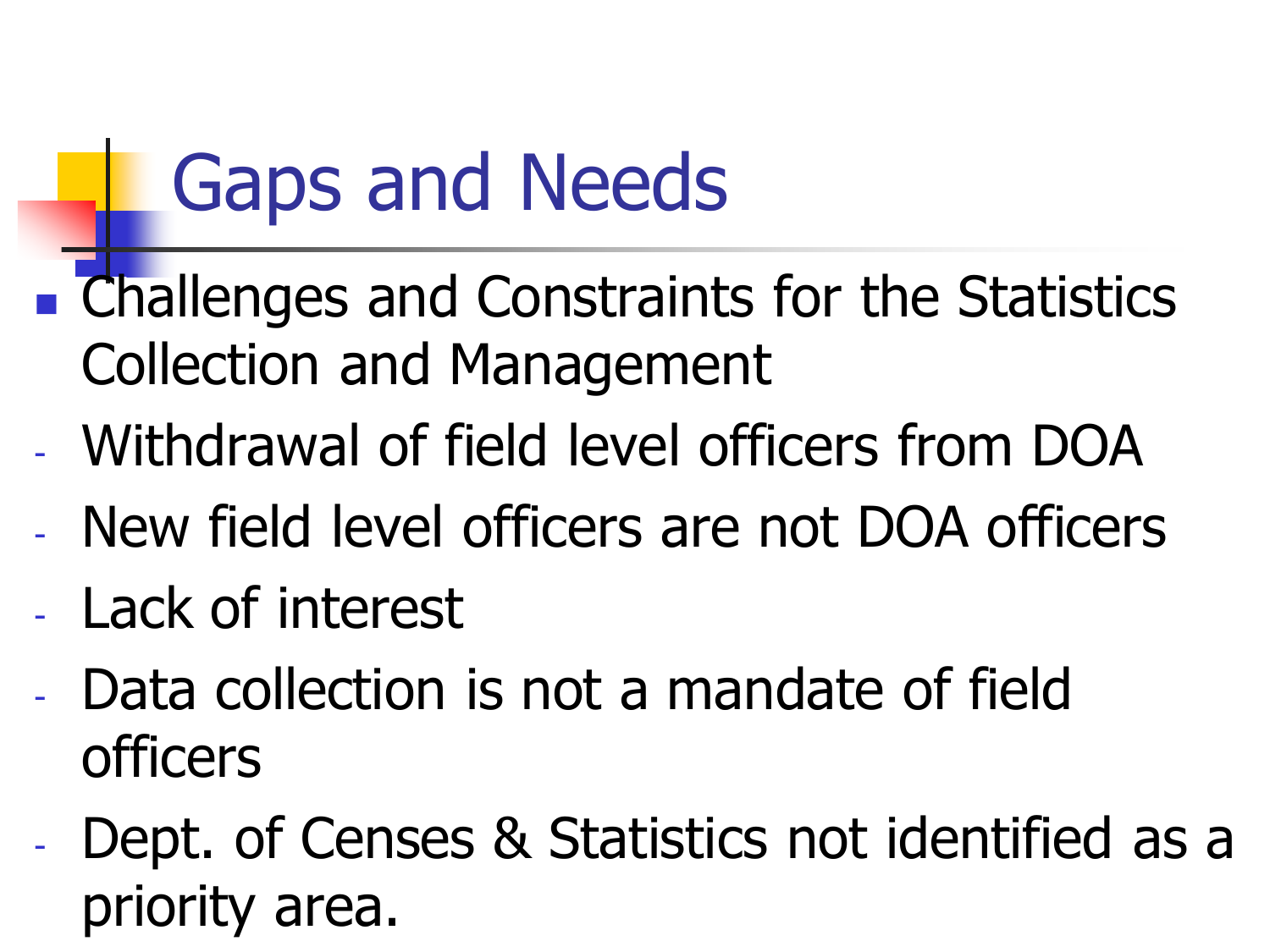## Minimum Data and Statistics **Requirements**

- **List of local manufacturers**
- Type and scale of local production
- **Number of imported machinery in each category**
- **Number of machinery in operation**
- **Contribution of machinery in crop production**
- Comparison of mechanized cultivation and traditional cultivation.
- Distribution of farm machinery service providers in the region
- Cost of each farm operations
- **Farm power availability in regional level**
- Mode of Accessibility to the available machinery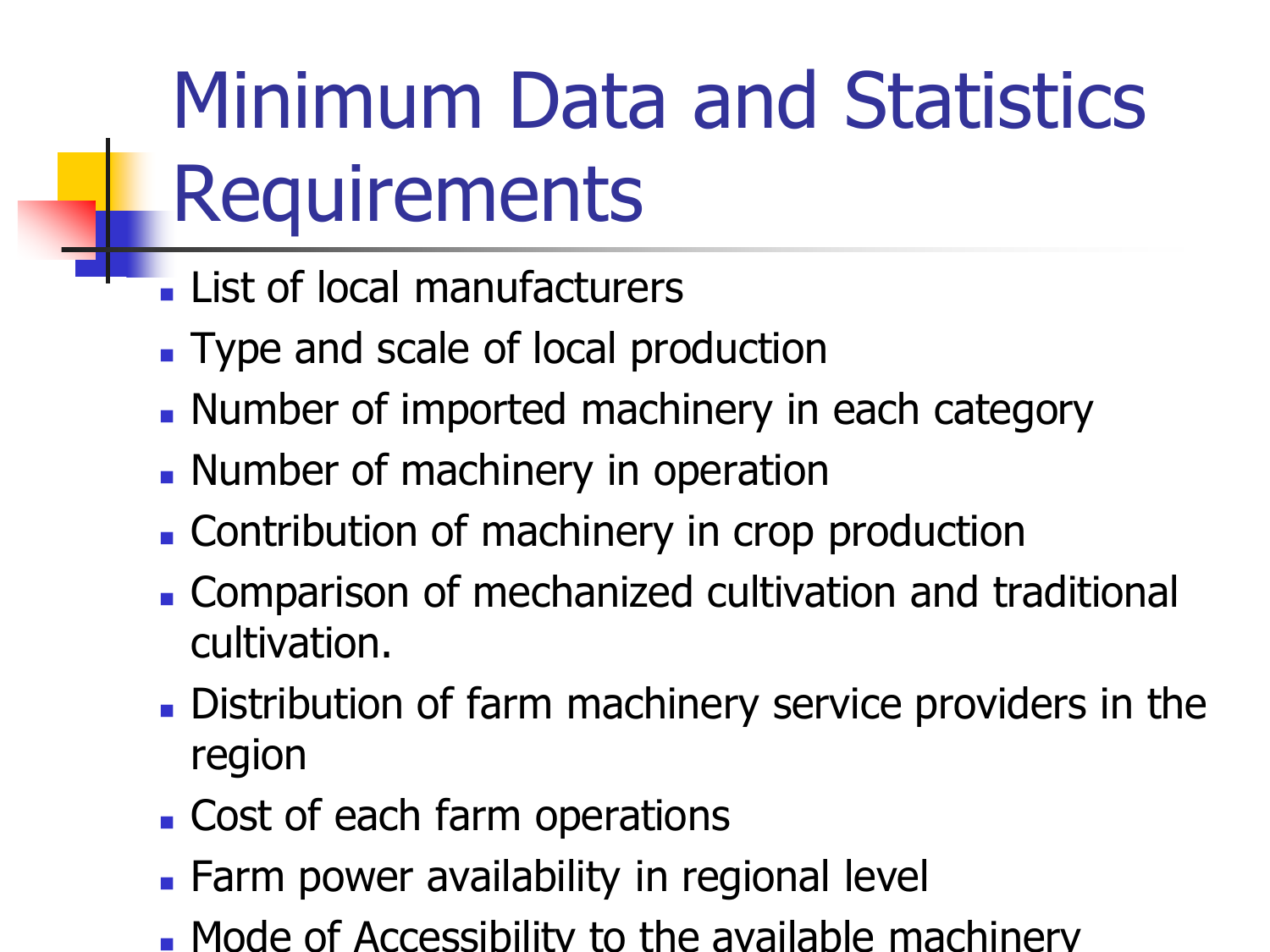## Solutions and Suggestions

- **Establish a reliable data collection** mechanism operating under one umbrella
- Convince the policy makers the importance of collecting and analyzing of farm machinery data (organize a workshop for Agri Ministers ??).

**Draw a workable plan** 

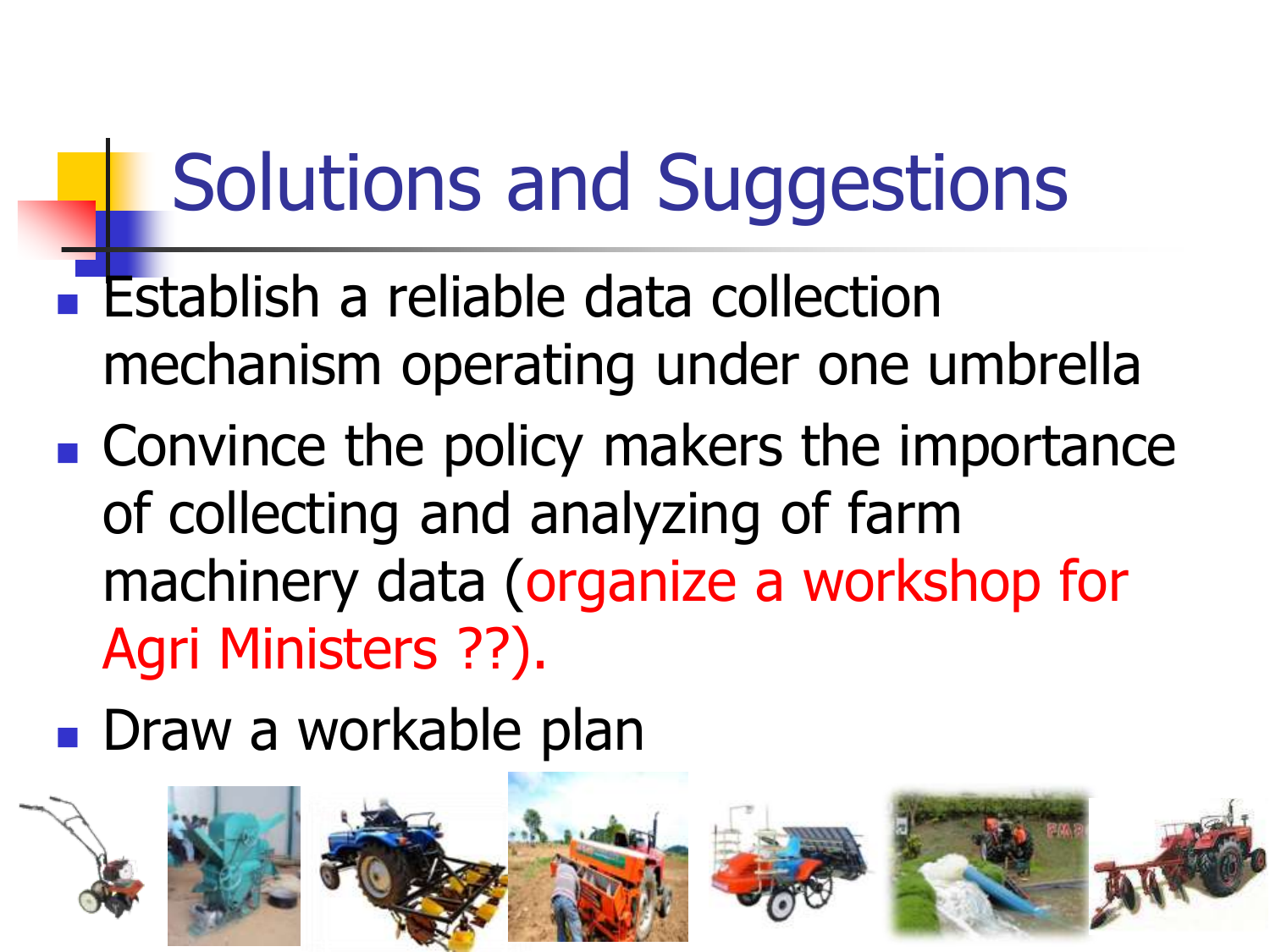# Needs of Establishing a Regional Database

- **Could be a reference material for all stake** holders
- **If would help Farm Mechanization planning** in respective countries
- **If would help to exchange proven** technology among member countries as well as beyond the borders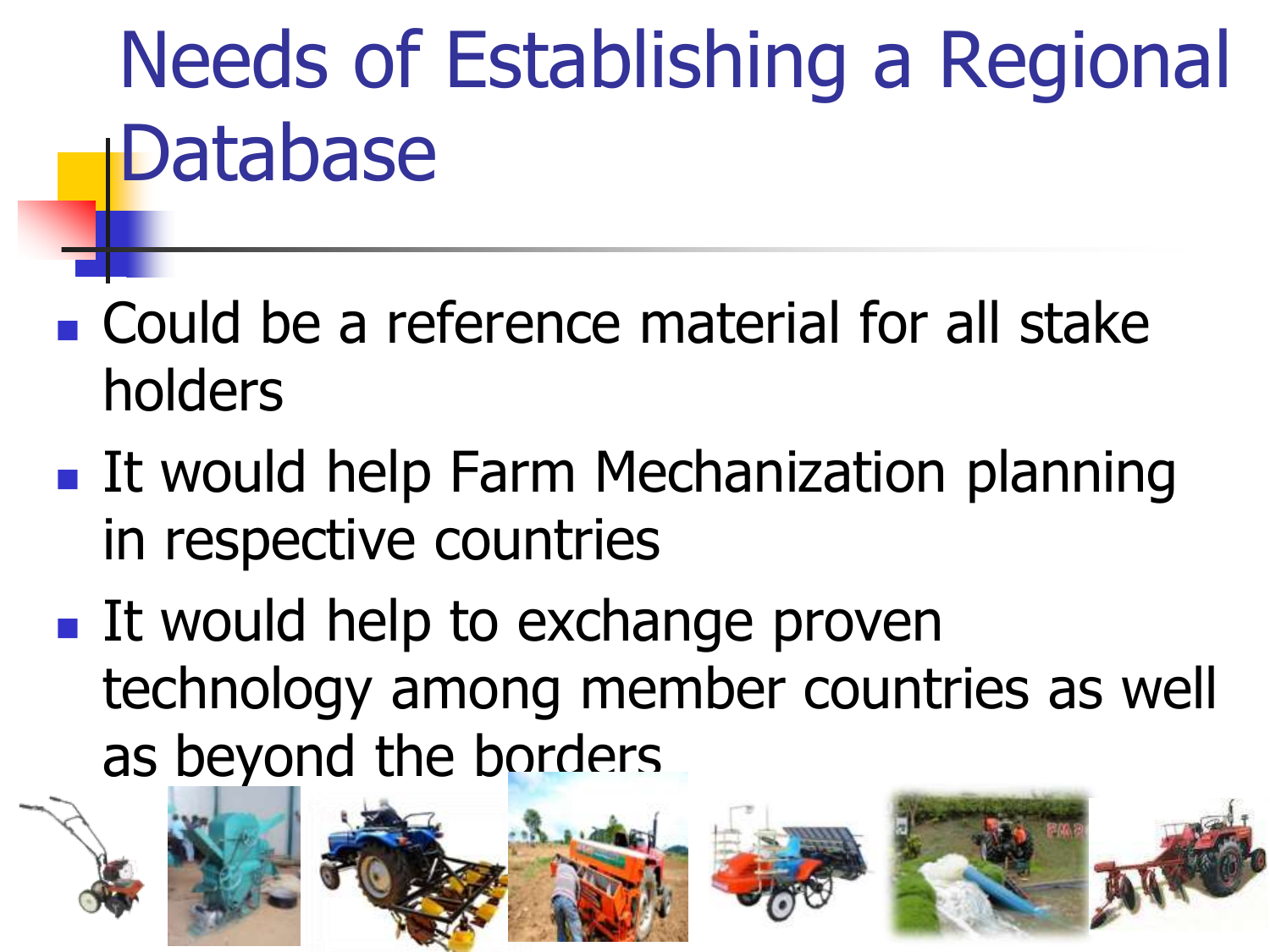Feasibility of Establishing a Regional Database

- Collect and evaluate available compiled databases in some countries
- **Review the available databases compiled by** regional organizations (like SAARC)
- **Use homogeneous simple template to collect** data

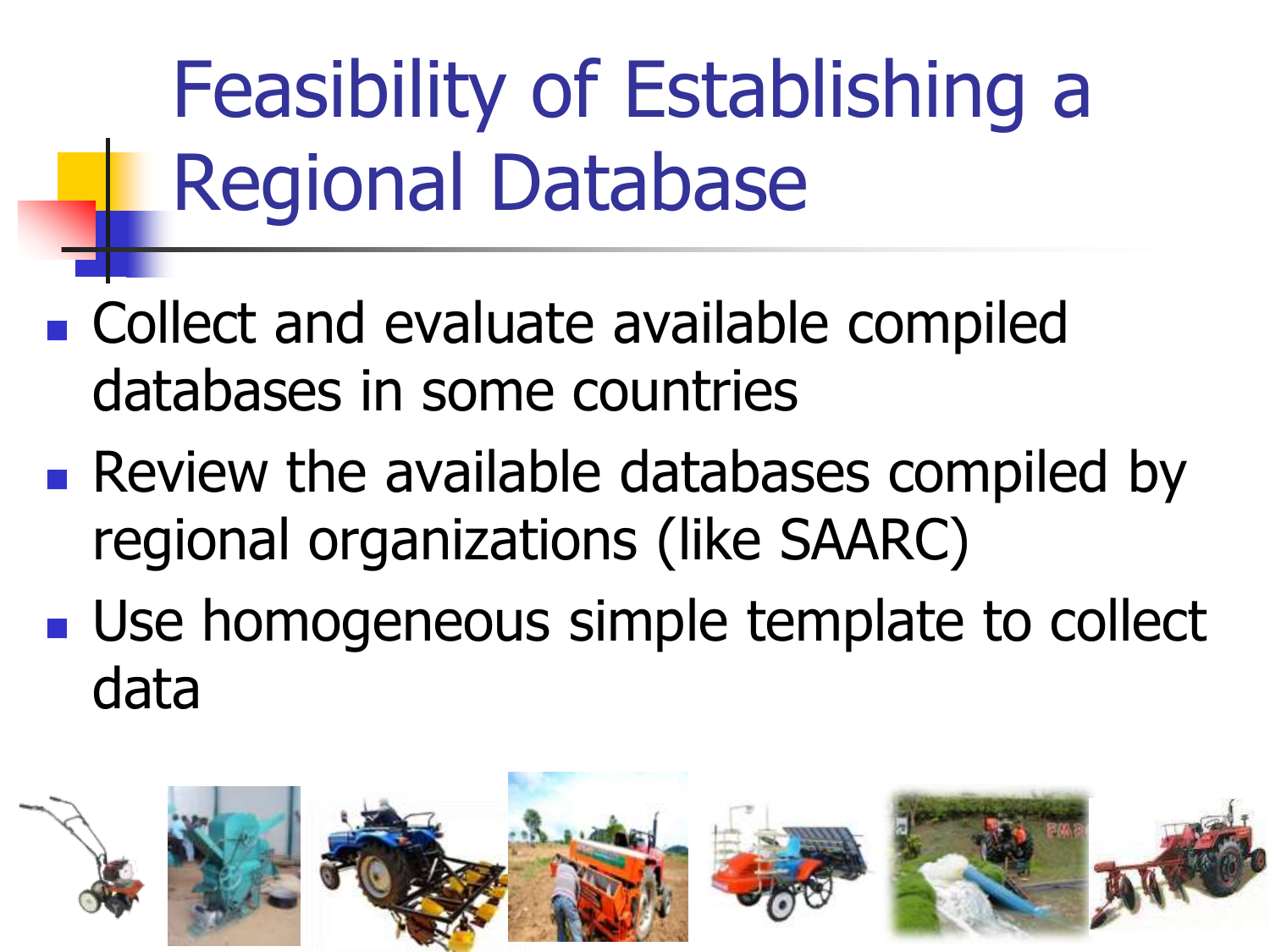# Contribution to the Proposed **Database**

- **Provide already compiled data for** reference
- **Convince policy makers the importance** of compilation od data
- Collect and prepare country data and submit for the regional database
- **Update the collected data as required**

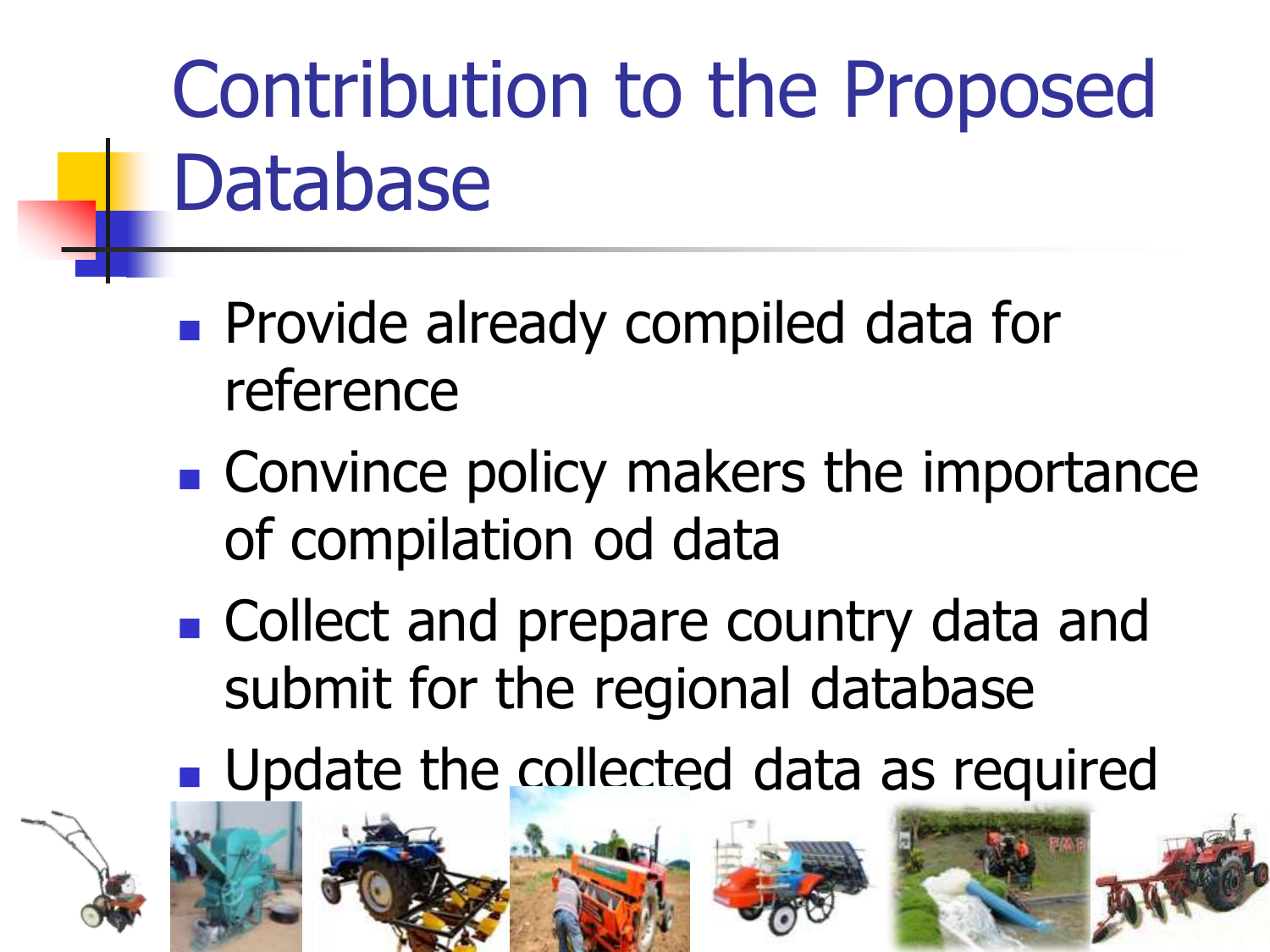## Available Resources

- **Tracts & Figures of Farm Mechanization in Sri** Lanka"
- Compiled by GTZ in 1985
- Updated in 1987



- Data collected conducting an island wide survey through field level extension officers
- Comprehensive publication including all relevant data on Mechanization in the country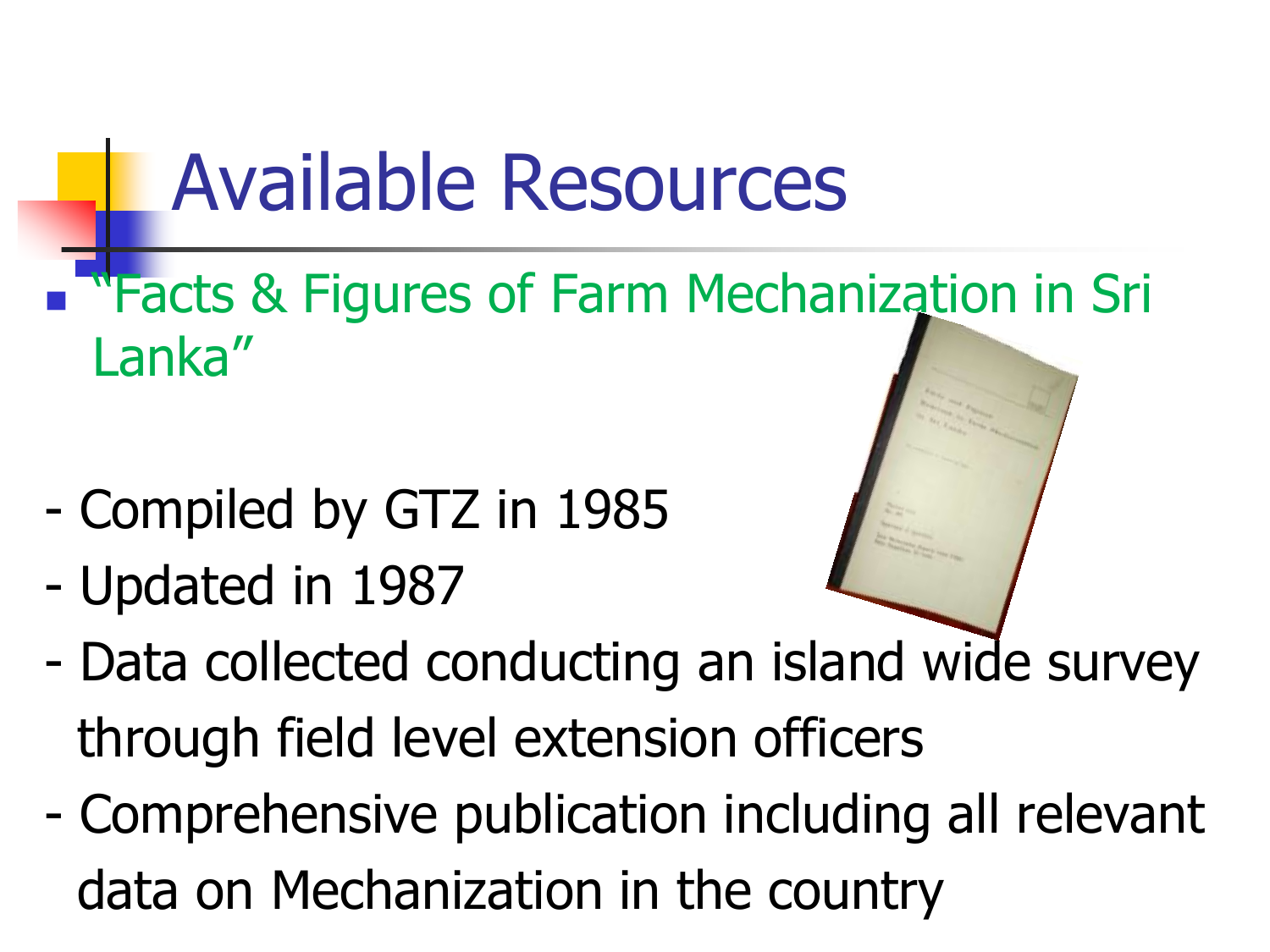Facts & Figures of Farm Mechanization in Sri Lanka

- **Contents** 
	- Distribution of Farm Machinery in districts
	- Cost of production of major commodities
	- Machinery population
	- Percentage of mechanization of activities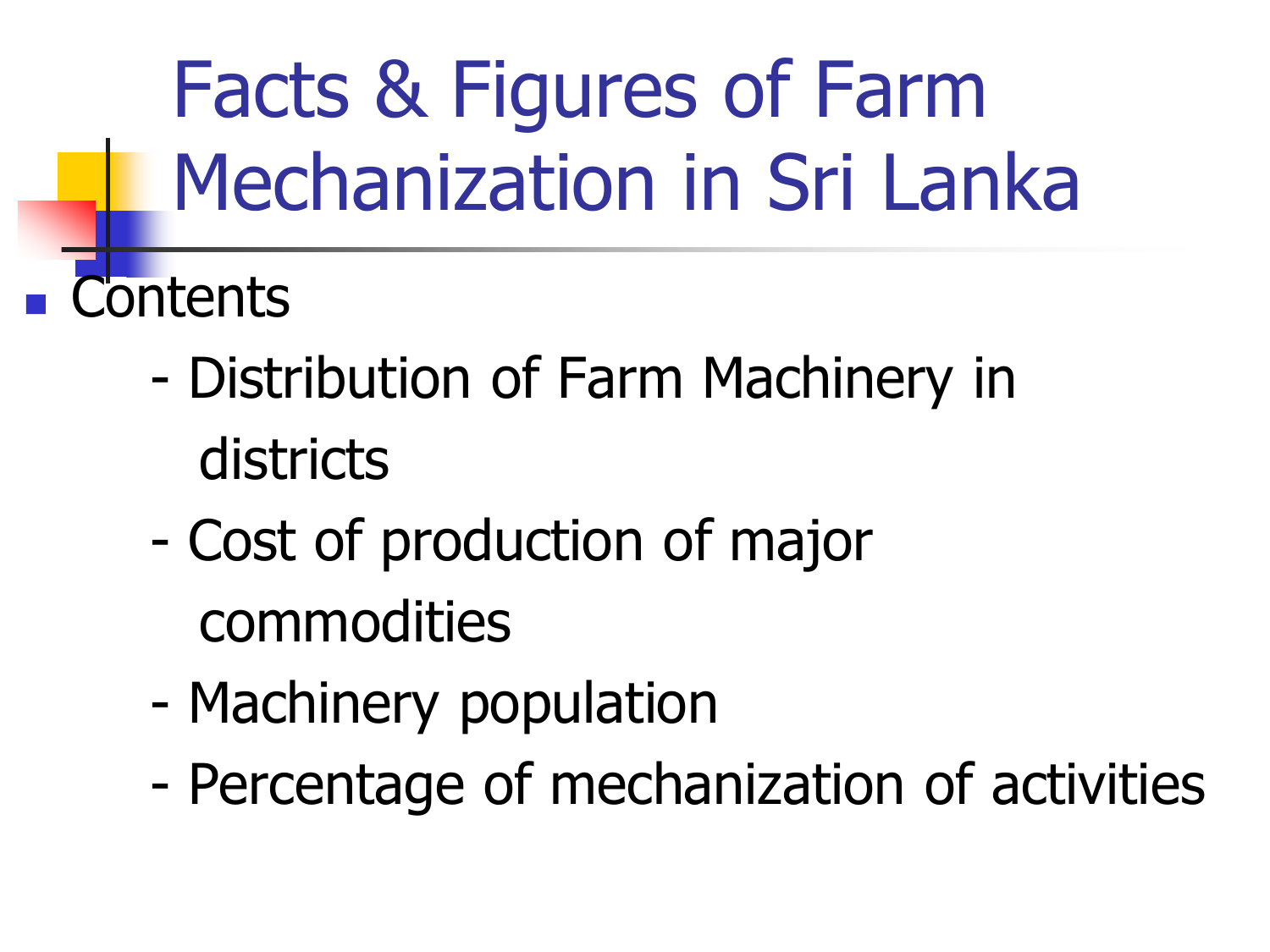#### SAARC Database



Directory of Successful Farm Machinery in SAARC Countries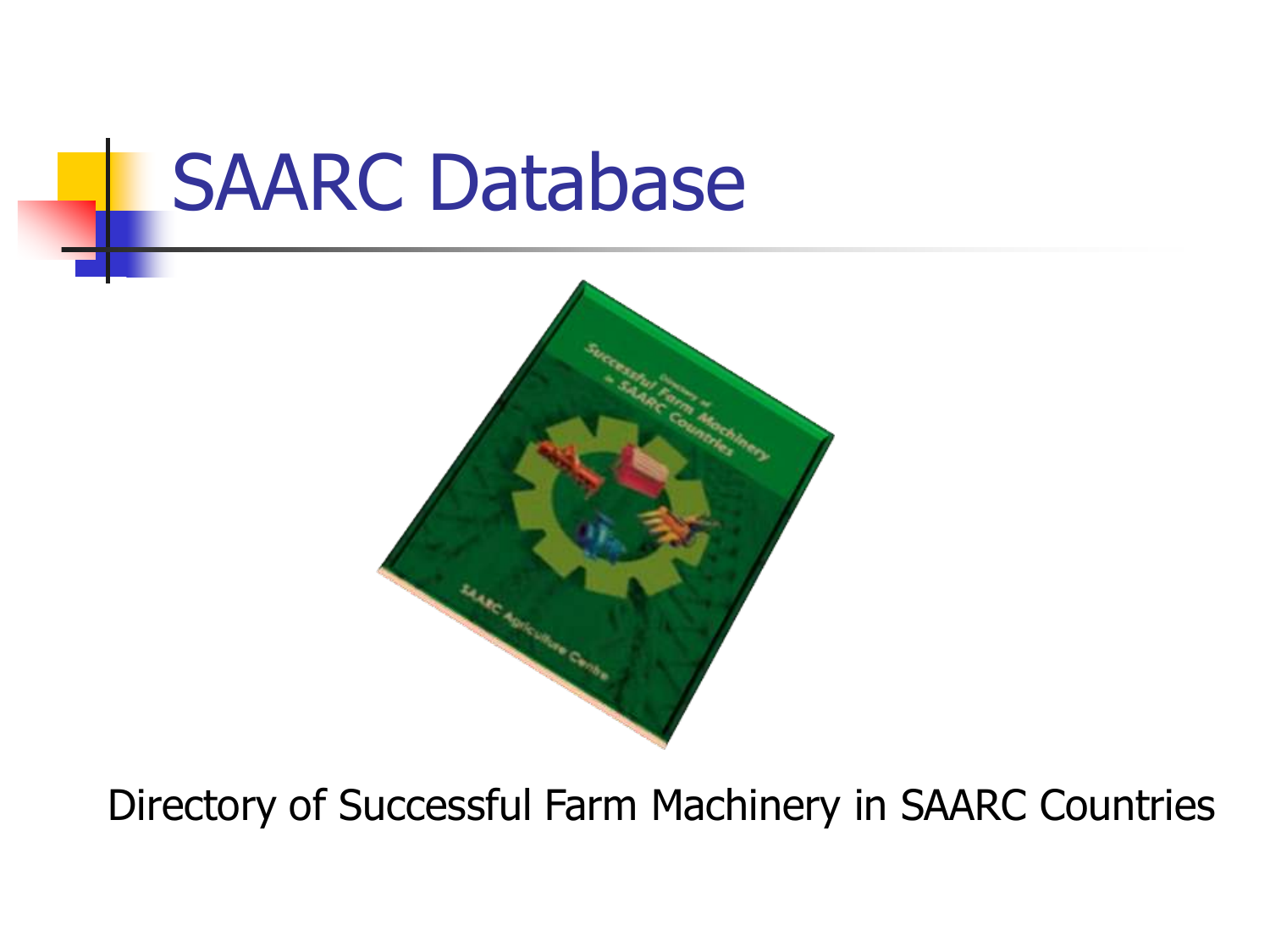## Outline of SAARC Database

- **Name of the Machine/ equipment**
- **Purpose / Use of the Machine**
- **Clear picture/assembly drawing of the Machine**
- **Node of Operation**
- **Working Principle**
- **Norking Capacity**
- **Cost of Operation**

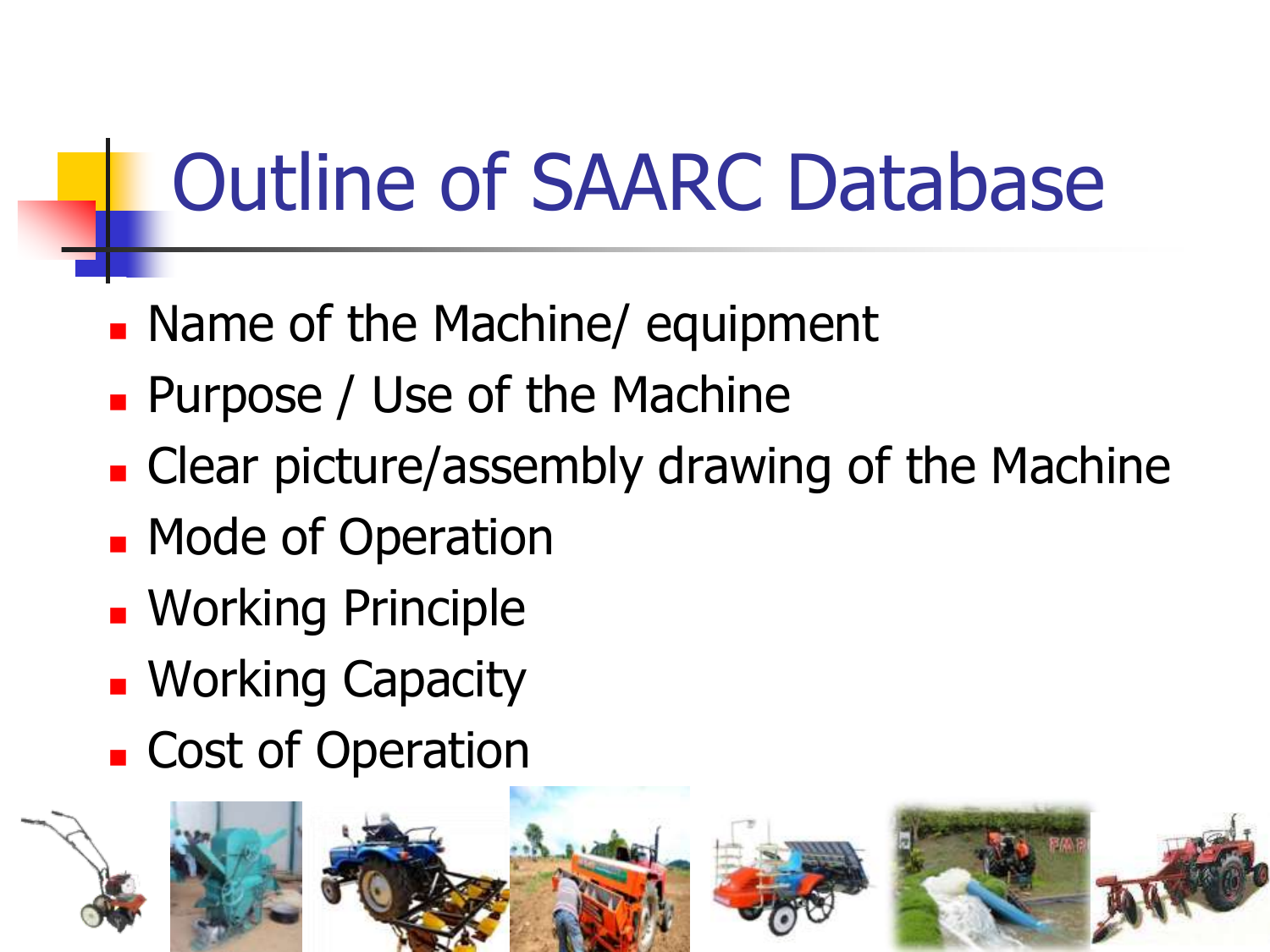## Outline of SAARC Database….

- **D** Overall dimension
- **Neight of the machine (Kg)**
- Cost of Equipment (US \$)
- **Address of the Manufacturers**
- **Information Source**
- **Deta** Other feature, if any

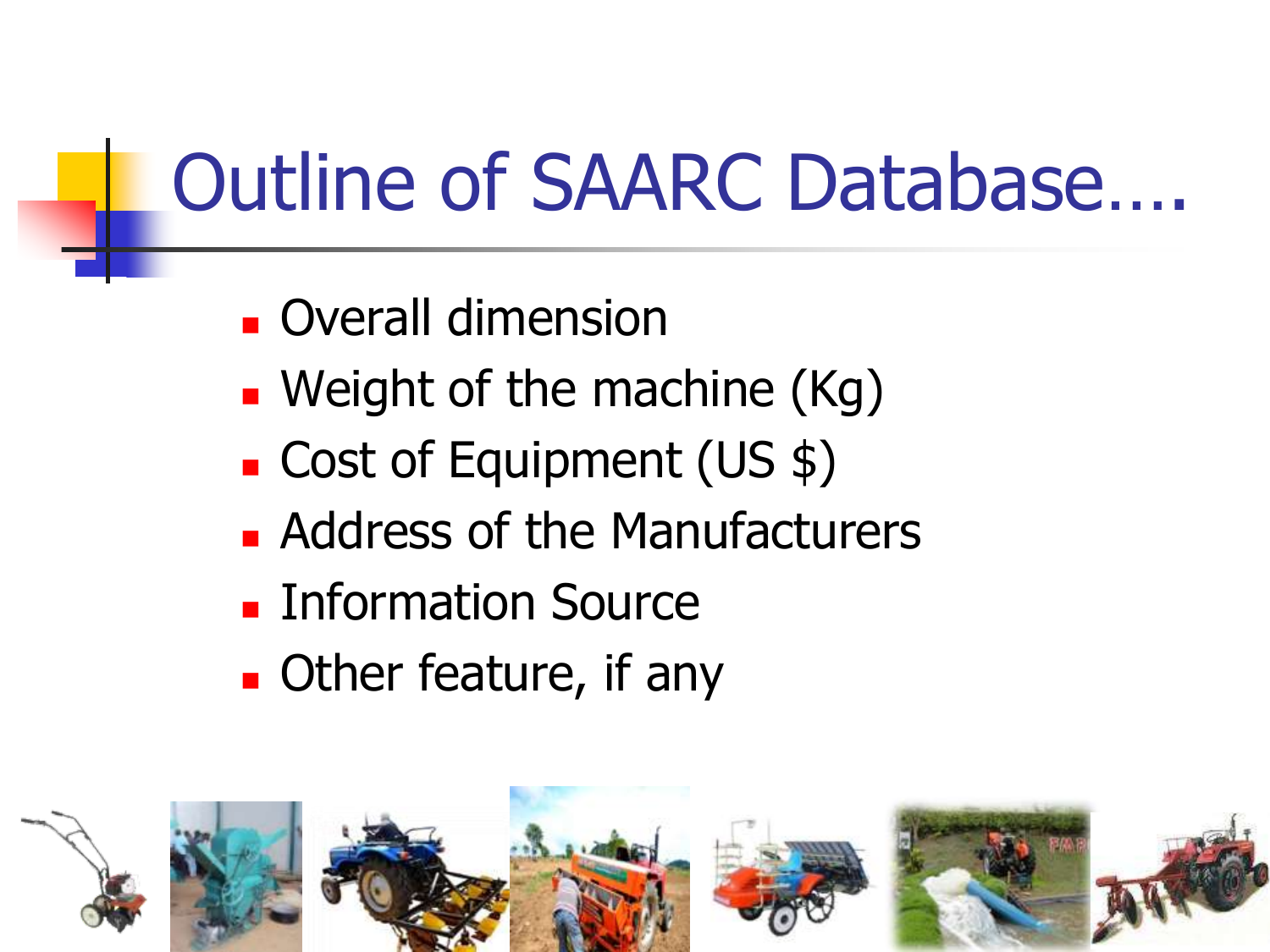## Example of SAARC Database

**Drum type paddy seeder**



- **Purpose / Use of the Machine: Row seeding of pre-germinated paddy**
- **Node of Operation: Manually drawn**
- Working Principle: One day soaked pre-germinated paddy metered and sawn in pre set row and hill spacing
- **Working Capacity:**  $3 4$  **acres per day**
- **D** Overall dimension
- **Weight of the machine (Kg): 5**
- Cost of Equipment (US \$): 200
- **Address of Manufacturers**
- **EXECO** Farm Mechanization Research Centre contract manufacturers
- **Information Source; farm Mechanization Research Cntre, Department of Agriculture, Maha Illuppallama, Sri Lanka,**
- $\blacksquare$  Tel: +94 25 2249222, +94
- **E** mail: [fmrc@sltnet.lk](mailto:fmrc@sltnet.lk) Web: www. doa.lk
- **Other features:** Seed paddy requirement is 10 12 kg per ac